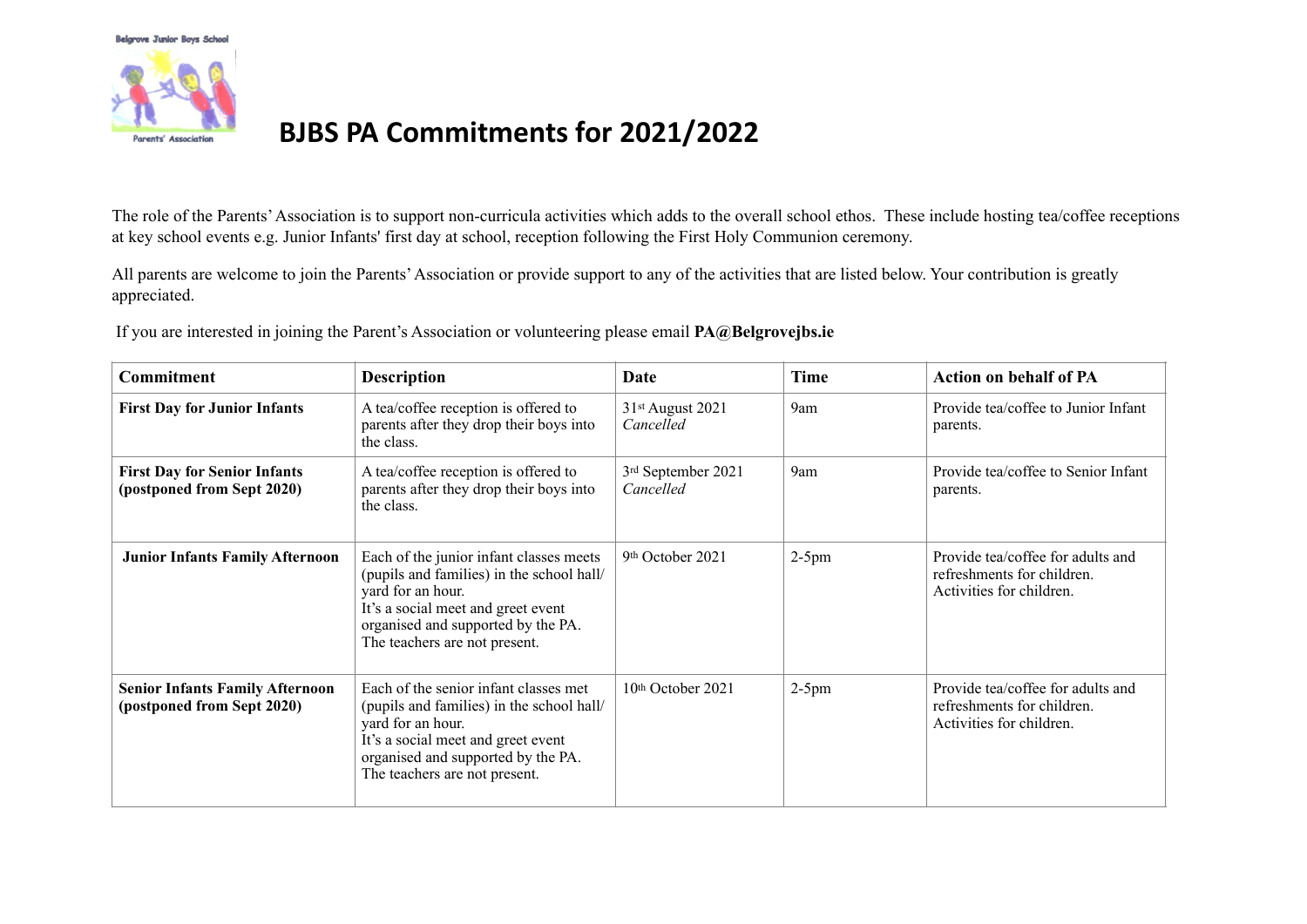

| <b>Solas Class Family Afternoon</b> | The pupils and families of the Solas<br>Class met in the school hall/yard/<br>playground for an hour.<br>It's a social meet and greet event<br>organised and supported by the PA.<br>The teachers are not present.                                                                                                                                                                                                                        | 14th November 2021                                                                                            | $2-3$ pm                                          | Provide tea/coffee for adults and<br>refreshments for children.<br>Activities for children.                                                         |
|-------------------------------------|-------------------------------------------------------------------------------------------------------------------------------------------------------------------------------------------------------------------------------------------------------------------------------------------------------------------------------------------------------------------------------------------------------------------------------------------|---------------------------------------------------------------------------------------------------------------|---------------------------------------------------|-----------------------------------------------------------------------------------------------------------------------------------------------------|
| <b>Parents Information Evening</b>  | A guest speaker is invited to present on<br>a topic of common interest.<br>Suggestions are offered and speakers<br>are approached and engaged based on<br>availability and cost.                                                                                                                                                                                                                                                          | 20th January 2022<br>Joanna Fortune presents<br>"Parenting with esteem<br>and resilience in a<br>digital age" | $7:30$ pm                                         | Info Talk only, via Zoom in 2020/21<br>and $2021/22$                                                                                                |
| <b>Christmas Play</b>               | The school play, coordinated by the<br>teachers, is filmed and produced into a<br>DVD, courtesy of a former parent, and<br>sold on the day of the Play.                                                                                                                                                                                                                                                                                   | Cancelled                                                                                                     | Junior Infants 11am<br>1 <sup>st</sup> Class 12pm | Organise filming and the sale of the<br>DVDs on the day of the ply.                                                                                 |
| <b>Table Quiz</b>                   | The table quiz is the annual fundraiser<br>for the school.<br>It is coordinated by an independent<br>group of parents including a<br>representative from the Parent's<br>Association.<br>Funds are raised through the sale of<br>tables, raffle tickets, sponsorship and<br>an auction.<br>The quiz organising committee are<br>constantly looking for sponsors so if<br>you think you can support this please<br>contact Fiona Sheridan. | 1st April 2022                                                                                                |                                                   | PA members support this event as<br>required eg providing assistance on<br>the evening selling raffle tickets and<br>collecting quiz answer sheets. |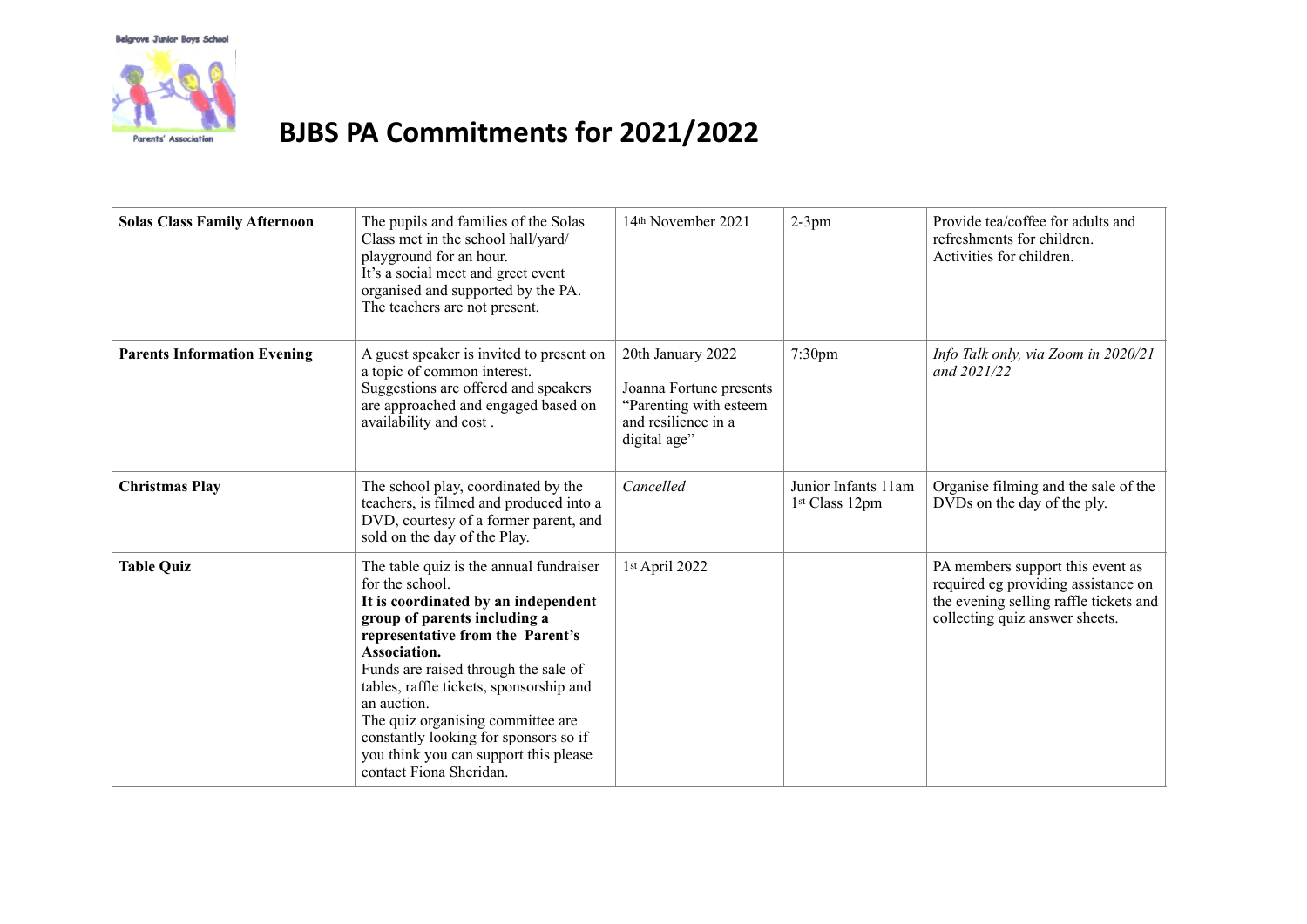

| <b>New Enrolment Evening</b>                  | An information evening is held for the<br>parents of the incoming junior infants.                                                         | <b>TBC</b>             | 7.30 <sub>pm</sub> | Introduction talk given to Parents<br>on the Role of the Parent's<br>Association.                                                                                                  |
|-----------------------------------------------|-------------------------------------------------------------------------------------------------------------------------------------------|------------------------|--------------------|------------------------------------------------------------------------------------------------------------------------------------------------------------------------------------|
| <b>Holy Communion</b>                         | TBC - A tea/coffee function is offered<br>to the boys and their families following<br>the communion.<br>It is a very well attended event. | 26th and 27th May 2022 | <b>TBC</b>         | Organised by members of the PA.<br>Parent's of 1 <sup>st</sup> Class boys are asked<br>to support this event and are invited<br>to volunteer on the day and donate<br>baked goods. |
| Junior Infant Day: Meet the<br><b>Teacher</b> | A tea/coffee reception is offered to<br>parents while their boys are meeting<br>their teacher.                                            | <b>TBC</b>             | 1.40 <sub>pm</sub> | Provide tea/coffee for Junior Infant<br>Parent's.<br>$2nd$ hand uniform sale - All<br>proceeds go to Mighty Matthew<br>Charity.                                                    |
| <b>Arts Day</b>                               | Parents assist the teachers with the<br>Days Activities, face painting, general<br>support and help with clean up.                        | <b>TBC</b>             | All Day            |                                                                                                                                                                                    |
| 2 <sup>nd</sup> Class Graduation Ceremony     | A tea/coffee function is offered to the<br>boys and their families following the<br>graduation ceremony.                                  | TBC June 2022          |                    | Provide tea/coffee for adults and<br>refreshments for children.                                                                                                                    |
| 2 <sup>nd</sup> Class Graduation              | A small token is purchased for the boys<br>graduating from second class such as a<br>water bottle, cap etc.                               | TBC June 2022          | 11am               | Provide gift for all graduating 2 <sup>nd</sup><br>Class boys.                                                                                                                     |
| Website                                       | The school website is updated by a PA<br>volunteer to keep parents up to date on<br>all school activities.                                | Ongoing                |                    | Update contact list.<br>Add PA activity list.<br>Upload Activity photos.<br>Contribute to school newsletter.                                                                       |